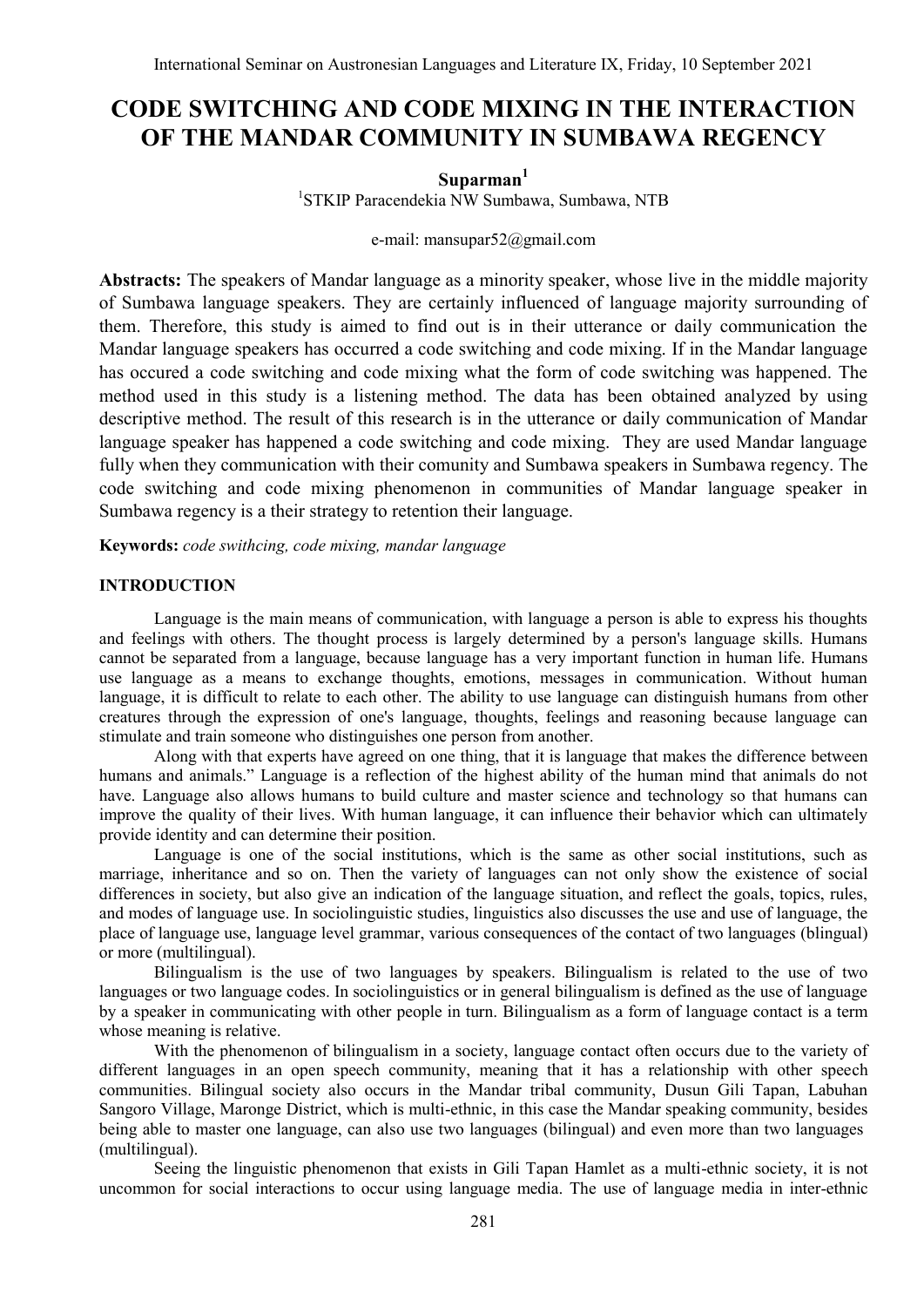interactions often uses language choices in the form of code switching and code mixing, in this case Mandar and Indonesian, these habits have led to mixing languages in communication. With the symptoms of bilingualism in the multi-ethnic Bungin Island village community, one of which is the occurrence of interference due to language contact in the process of interaction with other ethnicities.

This linguistic phenomenon that occurs in the Mandar ethnic community, especially the Gili Tapan hamlet, of course it is very interesting to study because it can add insight into linguistic and sociolinguistic scholarship and want to know about the forms of code switching and code mixing that often appear in tribal speech acts of Mandar on Gili Tapan.

#### **METHOD**

The population in this study were speakers of the Mandar language in Sumbawa district, West Nusa Tenggara. Data collection was carried out on the Mandar community because this tribe was in the middle of the Indonesian and Sumbawa speaking communities.

The data used in this study is a form of code switching and code mixing that occurs in Mandar language speakers in Sumbawa district. For this reason, in obtaining data, recording techniques and listening techniques are used. Recording was done on the interaction of Mandar language speakers with fellow Sumbawa speakers and with speakers of other languages. The listening technique is carried out on the use of language by Mandar speakers in the context of certain situations and speech partners, such as the use of language when the informant speaks with speakers of a language other than the language used in the Mandar community. The data obtained by the above method is used to determine whether or not there are linguistic adaptation events in the form of code switching and code mixing.

Determination of informants is based on the criteria proposed by Mahsun (2007). The criteria referred to are as follows: (a) male or female; (b) aged between 25--65 years (not senile); (c) the informant's parents, wife or husband were born and raised in a place where each language variant is spoken and rarely travels; (d) have a minimum education of basic education (elementary school-Senior High School); (e) medium social status (not high and not low) with the expectation that mobility is not too high; (f) his occupation is farming or labor; (g) have pride in their language and society; (h) can speak Indonesian; and (i) physically and mentally healthy, in the sense that physically healthy is not having a language disability and having sharp hearing to catch questions correctly; while spiritually healthy means not crazy or senile.

The data obtained in the above method were then analyzed using descriptive analysis methods. With this method, the data obtained is analyzed solely based on facts or phenomena that are empirically alive so that the resulting language description is like a portrait. This descriptive description does not consider the right and wrong of the use of language by the speakers.

# **FINDINGS AND DISCUSSION**

#### **Findings**

#### **A. Code Switching Data**

The code-switching data shown here is data that describes the conversation between Mandarin speakers and Indonesian speakers. The following is an example of conversational data on Mandar language code switching in Gili Tapan, Sumbawa district**.**

#### **Conversation I**

| : Sudah sampai juga puang, sudah dari tadi saya tattanga dini |
|---------------------------------------------------------------|
|                                                               |
|                                                               |
|                                                               |
|                                                               |
|                                                               |
|                                                               |
| : maafkan saya karena lama saya berangkat tadi, sabakna       |

#### **Conversation II**

| Fisherman I  | : Maiyore, Caling.! (Kesini sebentar, Caling) |
|--------------|-----------------------------------------------|
| Fisherman II | : <i>Miapai</i> ?( kenapa)                    |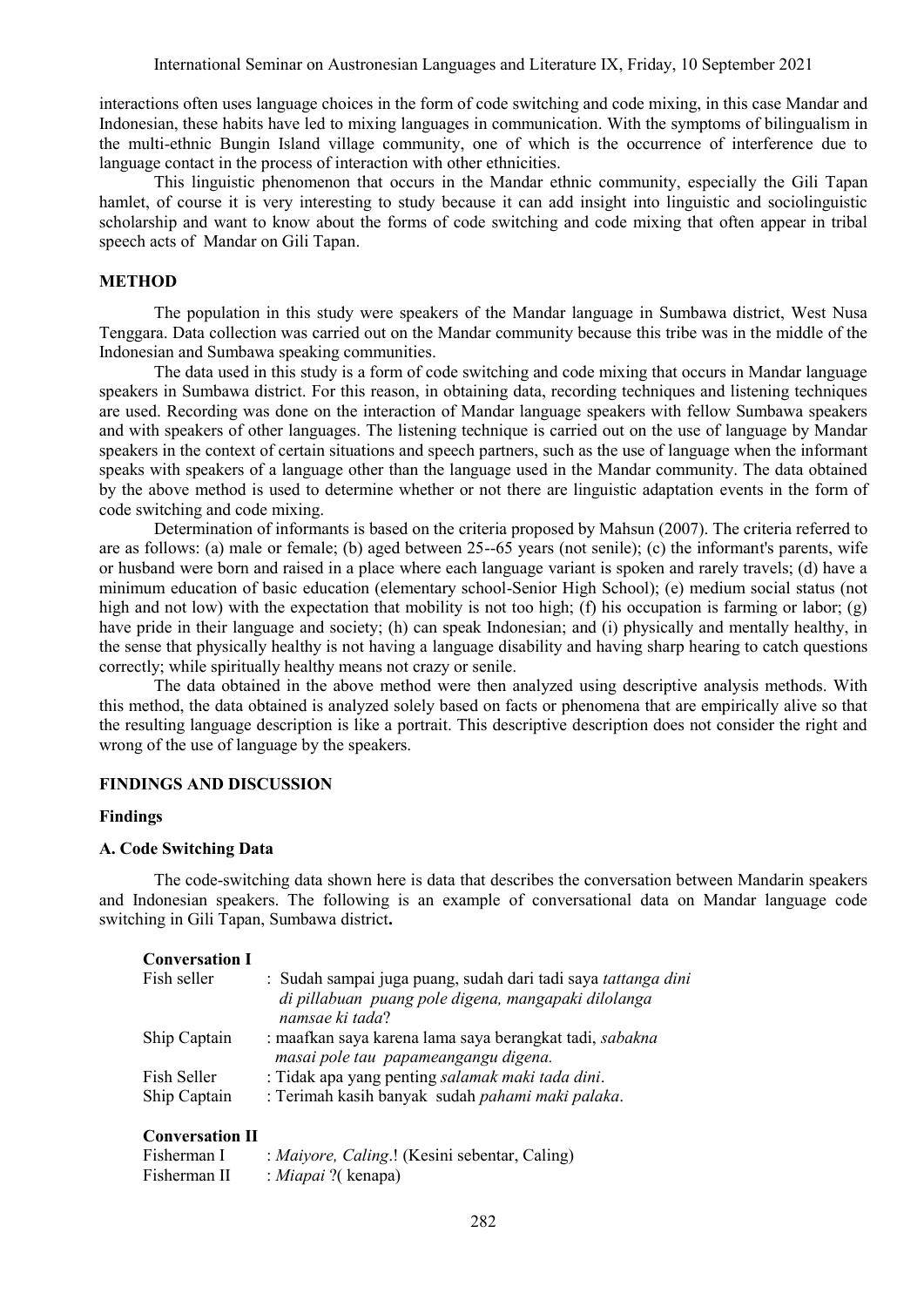International Seminar on Austronesian Languages and Literature IX, Friday, 10 September 2021

| Fisherman I  | : Mua tada' i lokamai i Yeni, jangan kamu kasi semua ikanmu<br>tori kodong. (Kalau sampai Yeni disini, jangan kamu kasih<br>semua ikan kamu iya) |
|--------------|--------------------------------------------------------------------------------------------------------------------------------------------------|
| Fisherman II | : Iyo palaki mua' bassai riting, soalnya murah sekali harganya<br>sama Yeni.(Iya dah kalau begitu, soalnya murah sekali harga<br>nya samaYeni).  |

#### **B. Code Mixing Data**

The form of code mixing in interaction in the interaction of the Mandar community in Sumbawa Regency. There are two forms of code mixing in the discourse on the interaction of fishermen on Gili Tapan by doing conversations in the form of mixing local languages, namely as follows:

## **Conversation III**

| Fisherman I  | : Oh Rangga, diaka lakbinna Solar mesinmu?                             |
|--------------|------------------------------------------------------------------------|
| Fisherman II | : Miapai ita Dulla, da dolo u ita di lalang na Tanki mesinku           |
| Fisherrman I | : Peitai re kodong, apana na <i>habis</i> tori Solar na masinaku ri e. |
| Fisherman II | : Iye palaka, <i>tunggu</i> ita dolo.                                  |
|              |                                                                        |

#### **Conversation IV**

| Fisherman I  | : Kemana pergi (Phrase of Indonesia Language)? Pulau Medang? |
|--------------|--------------------------------------------------------------|
| Fisherman II | : Nalao ri Tarata. (Phrase of Mandar Language)               |
| Fisherman I  | : Kapan berangkat? (Phrase of Indonesia Language)            |
| Fisherman II | : Te'te Arua. (Phrase of Mandar Language)                    |

## **DISCUSSION**

According to Ohoiwutun (1997: 66) the use of two or more languages by a person or a society is called bilingualism (bilingualism) or bilingualism. Bilingualism as a form of language contact is a term whose meaning is relative. This is due to bilingualism changing from time to time. This change is due to the different points of view or basic understanding of the language itself (Suwito, 1983:40).

In general, several opinions about bilingualism were put forward by Kridalaksana (2008: 36), bilingualism is the use of two or more languages by a person or by a society. Likewise with Weinreich (in Aslinda and Syafyahya, 2010: 23), bilingualism is the practice of alternately using two languages (the habit of using two or more languages interchangeably).

Sumarsono (2007) suggests that bilingualism refers to the symptoms of mastering a second language with the same degree of mastery as native speakers. This is related to Bloomfield's opinion regarding bilingualism, but Macnamara (in Rahardi, 2010: 14) proposes the limitation of bilingualism as mastery of at least the first language and the second language, even though the level of mastery of the second language is only at the lowest limit. This is in line with the limitations put forward by Haugen (in Rahardi, 2010: 15) which states that bilingualism can be interpreted as simply knowing a second language. Based on these understandings, it can be stated that bilingualism is the ability to use two or more languages interchangeably in a society. The use of two languages can be in the form of code switching and code mixing. The use of two languages (bilingualism) in the form of code switching and code mixing can be seen in the discussion of the findings in the research below.

#### **A. Code Switching**

Code switching is an event of switching from one code to another, so if a speaker first uses code A (for example Indonesian), and then switches to code B (for example, Javanese), then such a language switching event is called switching. code (code-switching) (Suwito, 1983: 68).

Meanwhile, according to Ohoiwutun (1997:71) code switching, namely the transition of usage from one language or dialect to another language or dialect. Thus, code switching is a symptom of a transition in language use that occurs because of the situation and occurs between languages and between varieties in one language (Aslinda and Leni, 2007: 85). According to Myres and Scotton (Piantari et al., 2011: 13) code switching is the transition from using one code to another language code. If someone first uses the code of language A, such as Indonesian, then switches to using language B, such as English, then such a switching of usage is called code switching.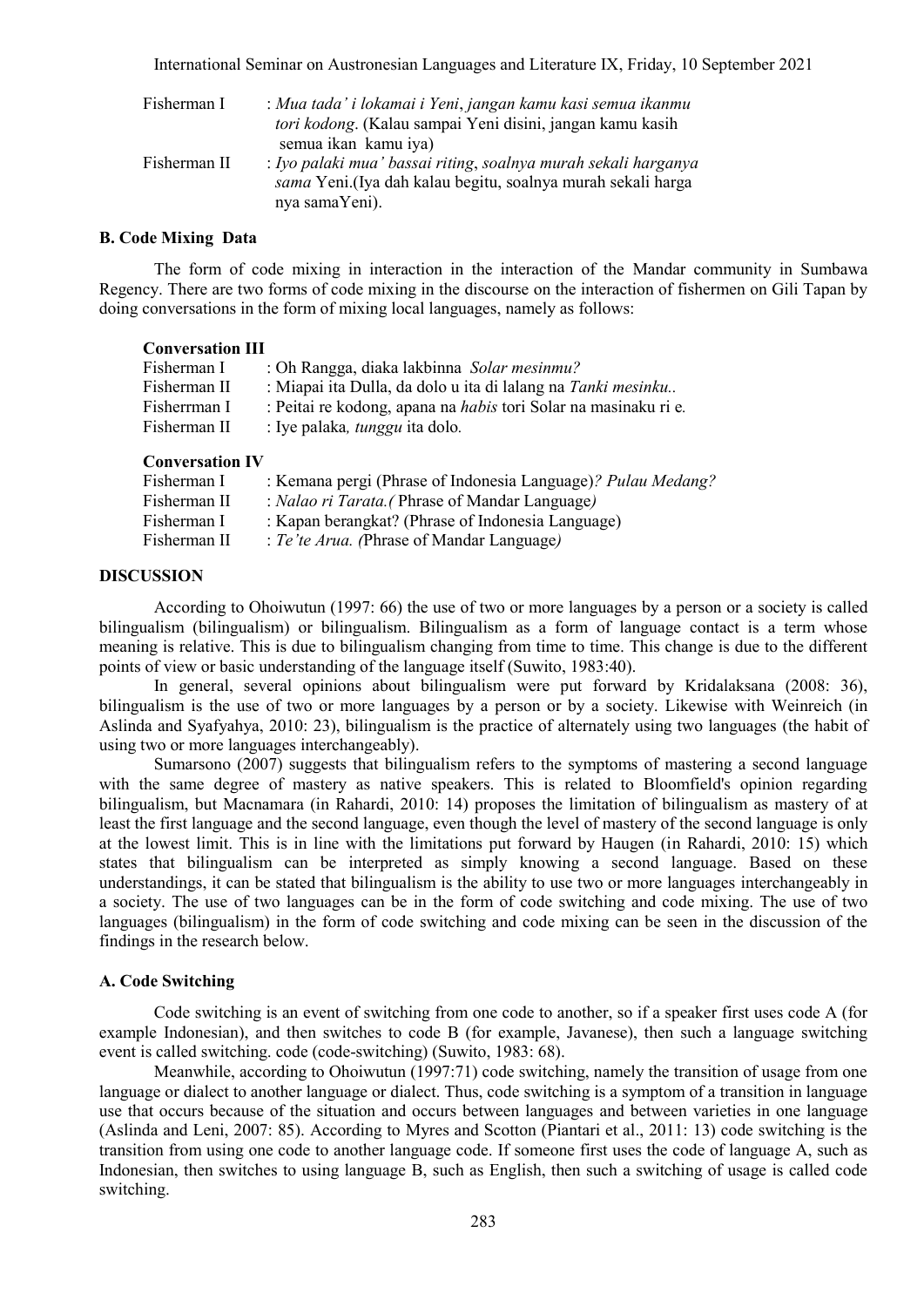International Seminar on Austronesian Languages and Literature IX, Friday, 10 September 2021

According to (Kitu 2014: 52) code switching is one aspect of language dependence in a multilingual society, it is almost impossible for a speaker to use language purely without the slightest use of language or other language elements. From the relatively similar description of code switching, it can be concluded that code switching is the process of switching from one language to another caused by certain things according to the existing situation.

#### **1. Code Switching from Indonesian to Mandar Language**

Code switching is quite a lot of language switching in the discourse of interaction between the Mandar community and the local community in Sumbawa district. The code switching is the process of switching Indonesian language into Mandar Language. An example of code switching from Indonesian to Mandar can be seen from the conversation between a ship captain who is Mandar and a fish seller who is Sumbawa.

| <b>Conversation I</b> |                                                                                                                                          |
|-----------------------|------------------------------------------------------------------------------------------------------------------------------------------|
| Fish seller           | : Sudah sampai juga puang, sudah dari tadi saya tattanga dini<br>di pillabuang puang pole digena, mangapaki dilolanga<br>namsae ki tada? |
| Ship Captain          | : maafkan saya karena lama saya berangkat tadi, sabakna<br>masai pole tau papameangangu digena.                                          |
| Fish Seller           | : Tidak apa yang penting salamak maki tada dini.                                                                                         |
| Ship Captain          | : Terimah kasih banyak sudah pahami maki palaka.                                                                                         |

The conversation above took place at the port pier of Sangoro Village, Maronge District, which is one of the sub-districts in Sumbawa district. The conversation took place between a ship captain who has customers but a fish trader who is a native of the Sumbawa tribe. In the snippet of the conversation data, the fish seller asked the captain of the ship what caused him to arrive late at the harbor pier. The fish seller asked about the delay in the captain of the ship using Indonesian, and mixed it with Mandar language. Then the captain of the ship answered him in Indonesian and Mandar language, something that made him late.

The fish seller uses Indonesian and Mandar language in the conversation, because he feels his partner (the captain of the ship) has a regional language that he must respect. The code switching in the speech above contains an utterance in the form of code switching at the speech level which serves to state that the fish seller is able to adjust the code of the other person when making an offer to ask about his delay today. This can be seen in the sentence of the sentence *'mangapaki dilolanga namsae ki tada*' (what happened on the way to the port). This sentence is used as a form of adjustment to the code of the interlocutor, as well as a form of familiarity and adjustment to the captain of the ship.

#### **2. Code Switching from Mandar Language to Indonesian**

The code switching and Mandar language to Indonesian are quite a lot in the discourse of interaction in Sumbawa district. The following is a snippet of the conversation that the fishermen had with their fellow fishermen at the Sangoro Harbor Pier and interacted so that the code transitioned from Mandar language into Indonesian.

| <b>Conversation II</b> |                                                                                                                                                  |
|------------------------|--------------------------------------------------------------------------------------------------------------------------------------------------|
| Fisherman I            | : Maiyore, Caling.! (Kesini sebentar, Caling)                                                                                                    |
| Fisherman II           | : Miapai ?(kenapa)                                                                                                                               |
| Fisherman I            | : Mua tada' i lokamai i Yeni, jangan kamu kasi semua ikanmu<br>tori kodong. (Kalau sampai Yeni disini, jangan kamu kasih<br>semua ikan kamu iya) |
| Fisherman II           | : Iyo palaki mua' bassai riting, soalnya murah sekali<br>harganya sama Yeni.(Iya dah kalau begitu, soalnya murah<br>sekali harga nya samaYeni).  |

The conversation above took place at the port pier of Sangoro Village, Maronge District, which is one of the sub-districts in Sumbawa district. The conversation took place between a fisherman and another fisherman at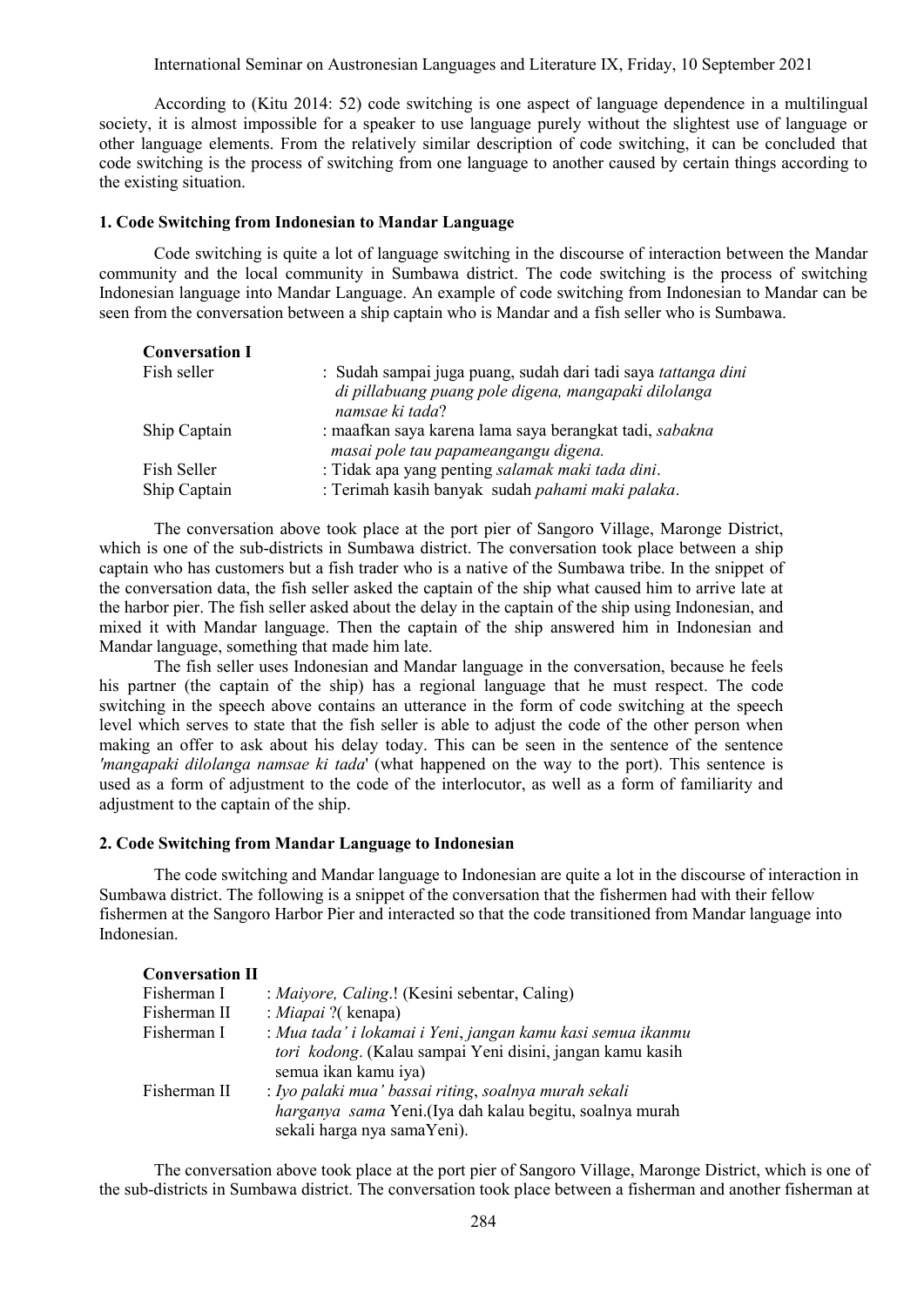Sangoro Harbor Pier, who talked about the price of fish bought by Yeni, a fish buyer in the area. The fishermen used Mandar language and Indonesian to complete their conversation. The use of code switching from Mandar language into Indonesian is often done by the Gili Tapan fishing community when they interact and communicate with their fellow fishermen. This can be seen in the sentence of the sentence "*Mua tada' i lokamai i Yeni, jangan kamu kasi semua ikanmu tori kodong*".These two sentences are a habit carried out by fishermen on Gili Tapan, when they are interacting with one another.

# **B. Code Mixing**

Code mixing is a situation in another language when people mix two (or more) languages or varieties in a speech act (speech act or discourse) without anything in the language situation that requires mixing the languages (Nababan, 1984: 32).

According to Thelander (Suwito, 1983: 76) if a speech is mixed or combined between different variations in the same clause, then the event is called code mixing. According to Rokhman (Ulfiani, 2014: 97) code mixing is the use of two or more languages by incorporating elements of one language into another language to expand language styles.

According to Kridalaksana (Susmita, 2015: 98) code mixing is the use of language units from one language to another to expand language style or language variety. From some of the opinions above, it can be concluded that code mixing is the use of two or more languages in the form of pieces to expand the variety of languages or styles of language in a conversation.

## **1. Insertion of Elements in the Form of Words in Interaction at the Labuhan Sangoro Pier.**

The following is a snippet of the conversation that the fishermen did and interacted with so that the code mixing of Indonesian and Mandar languages occurred.

#### **Conversation III**

| Fisherman I  | : Oh Rangga, diaka lakbinna Solar mesinmu?                             |
|--------------|------------------------------------------------------------------------|
| Fisherman II | : Miapai ita Dulla, da dolo u ita di lalang na Tanki mesinku.          |
| Fisherrman I | : Peitai re kodong, apana na <i>habis</i> tori Solar na masinaku ri e. |
| Fisherman II | : Iye palaka, <i>tunggu</i> u ita dolo.                                |

The code mixing in the form of Indonesian words into Mandar language is found in the interaction discourse at the Labuhan Sangoro Pier. The code mixing can be in the form of language mixing which includes Indonesian. The utterance interacts about the running out of diesel fuel machine, so the first fisherman asks for helping from the second fisherman. In the conversation, several elements of words in Indonesian are used, namely *solar, mesinmu, mesinku, habis* and *tunggu*.

## **2. The Insertion of Elements in the Form of Phrases in Interaction at the Labuhan Sangoro Pier.**

The form of code-mixing in the discourse of code-mixing terminal interactions in the form of Mandar language and Indonesian phrases that occur in conversations is as follows:

## **Conversation IV**

| Fisherman I  | : Kemana pergi (Phrase of Indonesia Language)? Pulau Medang? |
|--------------|--------------------------------------------------------------|
| Fisherman II | : Nalao ri Tarata. (Phrase of Mandar Language)               |
| Fisherman I  | : Kapan berangkat? (Phrase of Indonesia Language)            |
| Fisherman II | : Te'te Arua. (Phrase of Mandar Language)                    |

The Code mixing in the form of Indonesian phrases mixed with Mandar language was founded in the discourse of interaction at Labuhan Sangoro Pier. The code mixing can be in the form of language mixing which includes Mandarness and Indonesian. The code mixing of Indonesian and Mandarness was done by the fishermen at the Labuhan Sangoro pier. This is reflected in the phrases *kemana pergi* (Indonesian phrase), *nalao ri Tarata* (Mandarness phrase), *kapan berangkat* (Indonesian phrase), and *te'te arua* (Mandarness phrase).